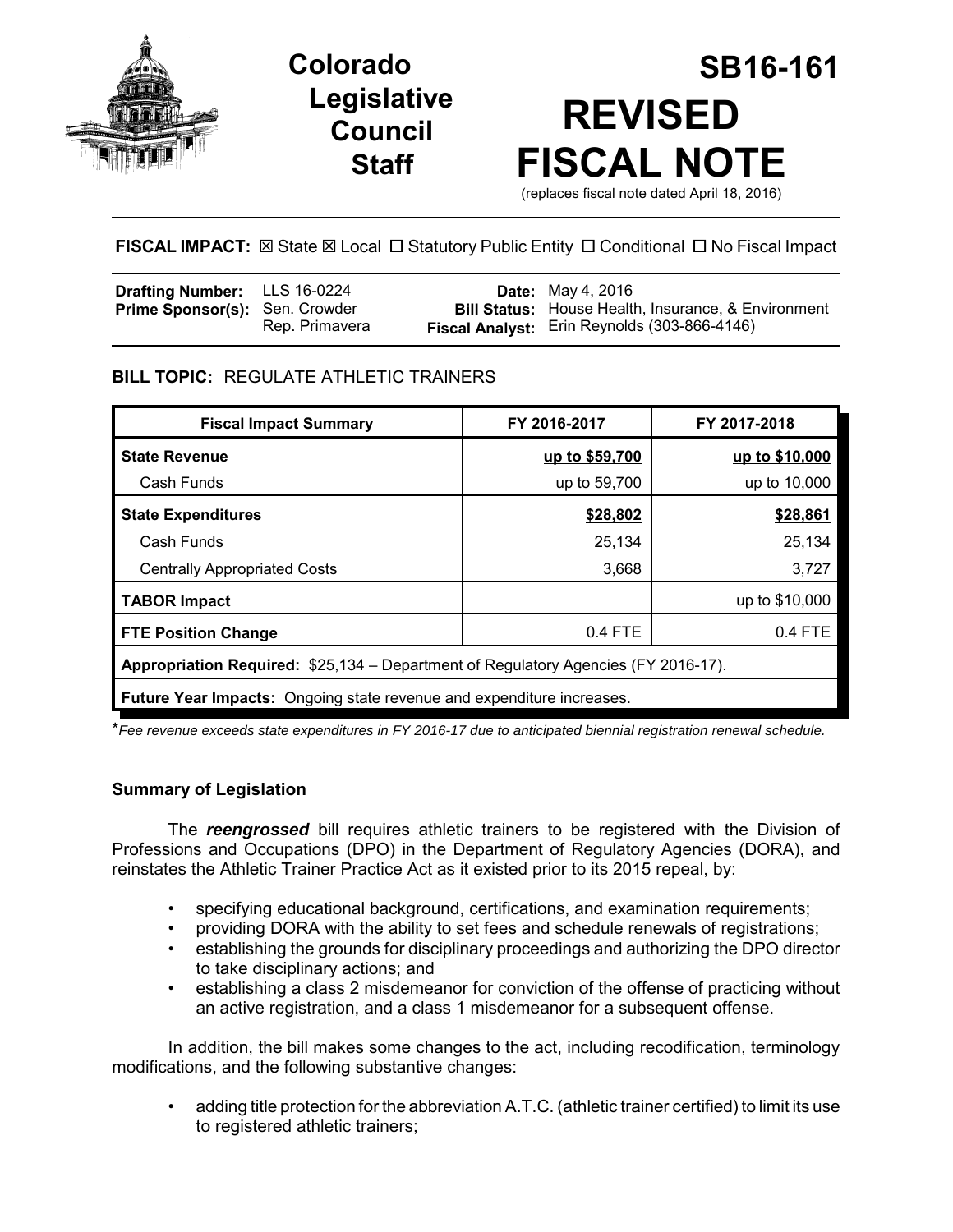- requiring evidence of current national certification at registration and, if required by the DPO director, at renewal; and
- adding as grounds for discipline the failure of an athletic trainer to practice pursuant to the direction of a Colorado-licensed or otherwise lawfully practicing health care professional and the failure to practice in a manner that meets generally accepted standards of athletic training practice.

Entities involved with youth sports teams are not required to employ an athletic trainer and school coaches are not required to be athletic trainers.

The bill repeals September 1, 2026, following a sunset review.

### **Background**

*Athletic trainers.* Athletic trainers provide health care to athletes who are physically active as part of various organizations and activities. Common services include educating athletes about avoiding injuries, providing emergency care during sporting events, and applying devices such as tape and braces for joint stability.

*Legislative history of athletic trainer regulation.* Senate Bill 09-026 created a registration program for athletic trainers in DORA. The program was not renewed July 1, 2015, following a sunset review. State agencies are appropriated funds to wind up the affairs of an expiring program for 12 months following the repeal date. While the program is still in existence through June 30, 2016, no new registrations or renewals occurred in FY 2015-16.

*Colorado Commission on Uniform State Laws.* The Colorado Commission on Uniform State Laws is charged with working with the national Uniform Law Commission (ULC) to promote uniformity in state laws where uniformity may be deemed desirable and practicable. This is achieved by developing proposed uniform legislation through the ULC that can be adopted by the various state legislatures. Colorado's commissioners are required to be attorneys admitted to practice law in Colorado. Members include six attorneys appointed or reappointed by joint resolution of the General Assembly; any Colorado citizen who is elected as a life member of the ULC (after twenty years of membership); and the Director of the Office of Legislative Legal Services, or the Director's designee. The Office of Legislative Legal Services provides assistance to the legislative members of the Colorado Commission in their efforts to enact legislation regarding uniform acts.

### **Comparable Crime**

Pursuant to Section 2-2-322 (2.5), C.R.S., Legislative Council Staff is required to include certain information in the fiscal note for any bill that creates a new crime, changes the classification of an existing crime, or changes an element of the existing crime that creates a new factual basis for the offense. Under current law, unregistered athletic trainer practice is a class 2 misdemeanor for the first offense, and a class 1 misdemeanor for a second or any subsequent offense. In the past three years, there have been no convictions under the Athletic Trainer Practice Act.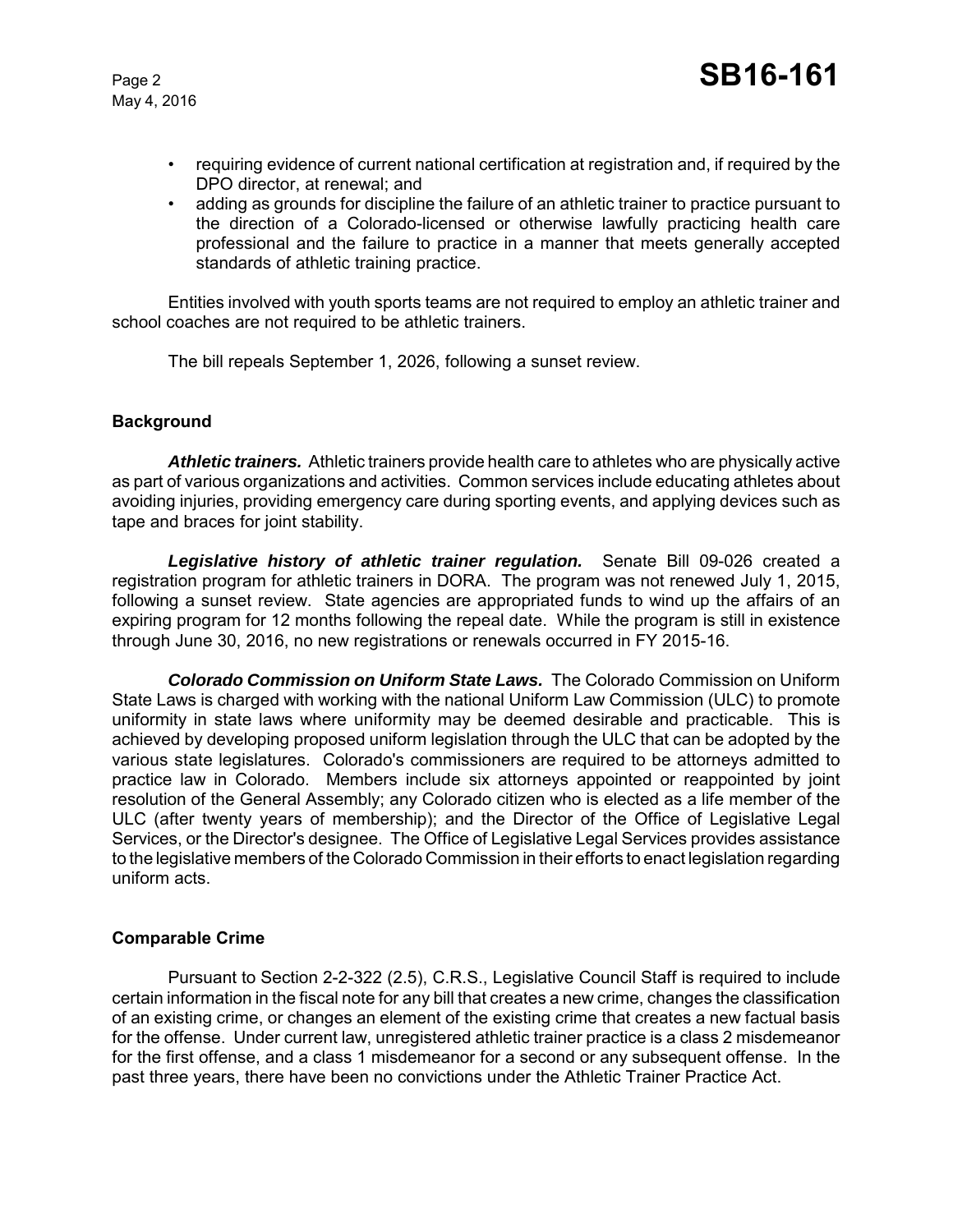#### **State Revenue**

The bill will increase state revenue from fees and fines by up to *\$59,700 in FY 2016-17 and up to \$10,000 in FY 2017-18* in DORA and the Judicial Department. These revenue increases are discussed below.

*Fee impact on athletic trainers.* By reinstating the regulation of athletic trainers in DORA, the bill will increase fee revenue to the DPO Cash Fund by an estimated \$54,700 in FY 2016-17 and \$5,000 in FY 2017-18. State law requires legislative service agency review of measures which create or increase any fee collected by a state agency. Fee amounts are based on fees formerly assessed for the registration program, which is currently set to repeal on June 30, 2016. Accordingly, no new registrations or renewals occurred in FY 2015-16. As of June 30, 2015, there were 710 registered athletic trainers in Colorado, with 500 of those registrants scheduled to renew in FY 2015-16, according to the program's two-year renewal cycle. The fiscal note assumes the entire existing population will be treated as renewals in FY 2016-17. In FY 2017-18, approximately 50 new registrations are expected. The fee amounts displayed in Table 1 are estimates only; actual fee calculations are set administratively by the DORA based on the cash fund balance, estimated program costs, and the estimated number of registrations.

| Table 1. Fee Impact on Athletic Trainers Under SB16-161 |                     |                        |                         |  |  |  |
|---------------------------------------------------------|---------------------|------------------------|-------------------------|--|--|--|
| Type of Fee                                             | <b>Proposed Fee</b> | <b>Number Affected</b> | <b>Total Fee Impact</b> |  |  |  |
| FY 2016-17                                              |                     |                        |                         |  |  |  |
| New registrations                                       | \$100               | 50                     | \$5,000                 |  |  |  |
| <b>Registration renewals</b>                            | \$70                | 710                    | \$49,700                |  |  |  |
| FY 2016-17 TOTAL                                        |                     | 760                    | \$54,700                |  |  |  |
| FY 2017-18                                              |                     |                        |                         |  |  |  |
| New registrations                                       | \$100               | 50                     | \$5,000                 |  |  |  |
| <b>Registration renewals</b>                            | \$70                | 0                      |                         |  |  |  |
| FY 2017-18 TOTAL                                        |                     | 50                     | \$5,000                 |  |  |  |

*Judicial Department.* State revenue from fines collected by the Judicial Department is also anticipated to increase by up to\$5,000 per year, credited to the Fines Collection Cash Fund. The penalty for a class 2 misdemeanor is a fine penalty of \$250 to \$1,000, 3 to 12 months in jail, or both. The penalty for a class 1 misdemeanor is a fine penalty of \$500 to \$5,000, 6 to 18 months in jail, or both. Because the courts have the discretion of incarceration, imposing a fine, or both, the precise impact to state revenue cannot be determined. However, based on no violations of unregistered athletic trainers in three previous years, the fiscal note assumes up to \$5,000 in fine revenue. Probation revenue from misdemeanor convictions may also increase by \$50 per month per person sentenced to probation under the bill.

# **TABOR Impact**

This bill increases state revenue from fees and fines, which will increase the amount of money required to be refunded under TABOR beginning in FY 2017-18. TABOR refunds are paid out of the General Fund. A TABOR refund is not projected for FY 2016-17.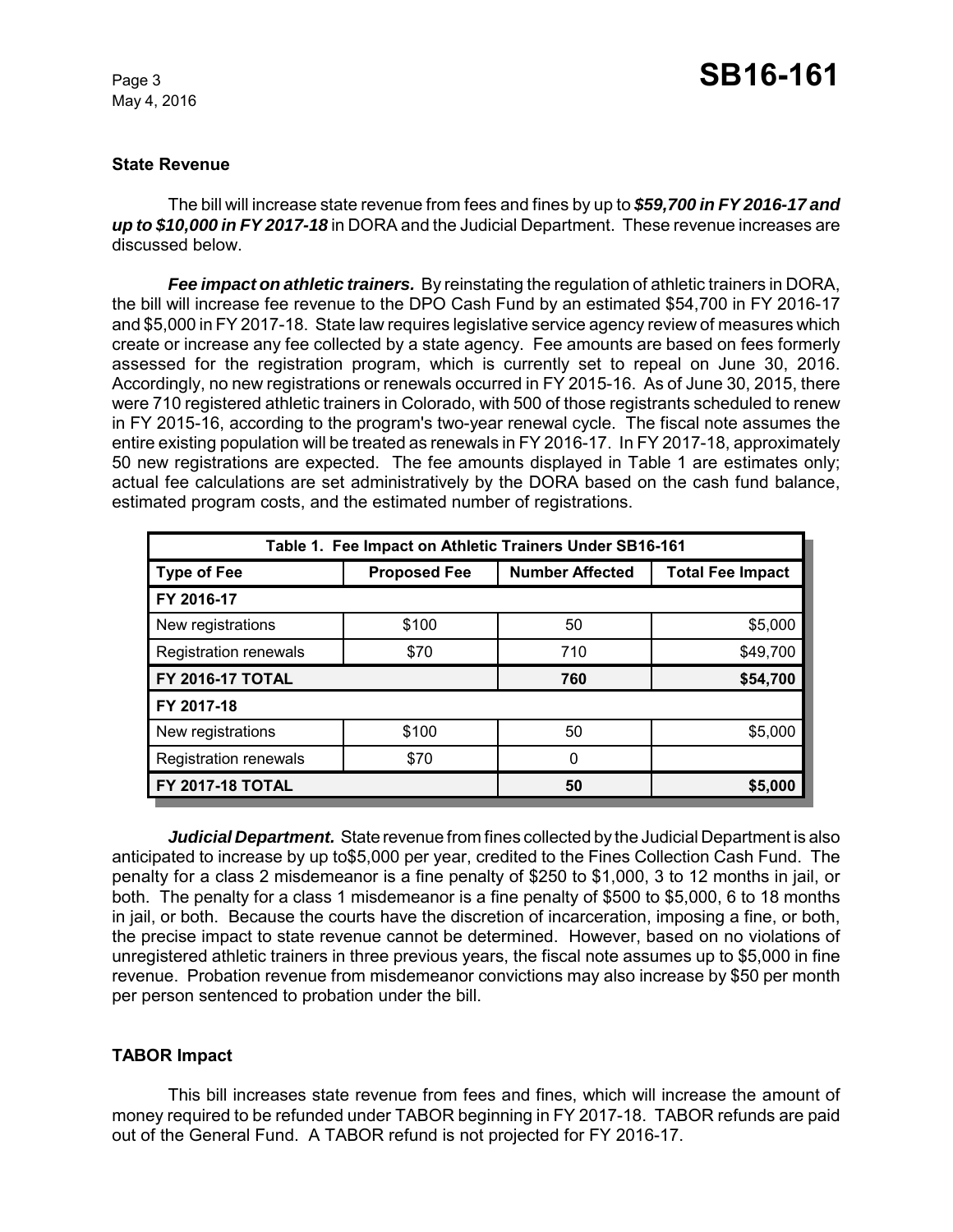# Page 4 **SB16-161**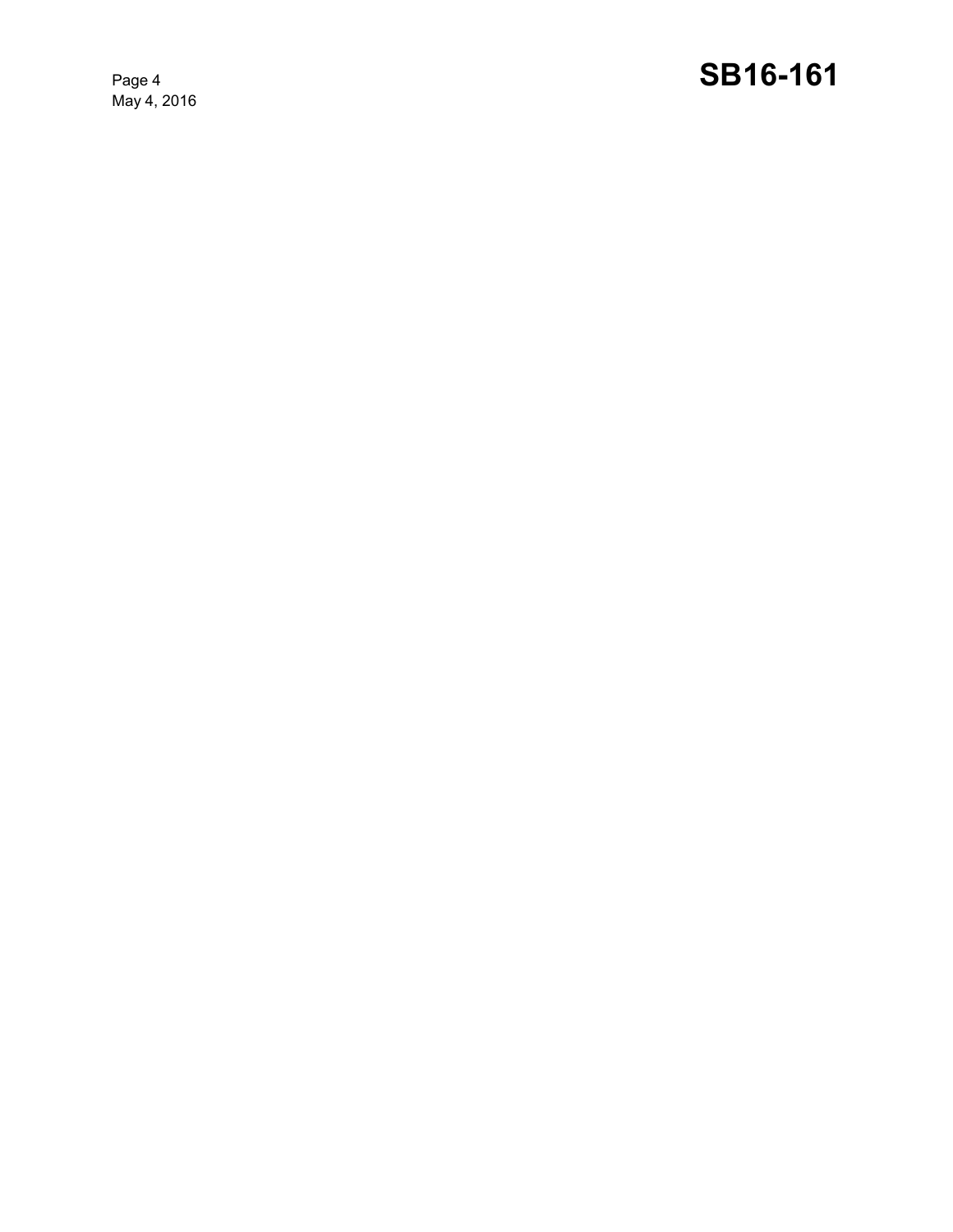### **State Expenditures**

The bill increases cash fund expenditures in DORA by *\$28,802 in FY 2016-17 and \$28,861 in FY 2017-18*, paid from the DPO Cash Fund, as shown in Table 2 and discussed below.

| Table 2. Expenditures Under SB16-161 |            |            |  |  |  |
|--------------------------------------|------------|------------|--|--|--|
| <b>Cost Components</b>               | FY 2015-16 | FY 2016-17 |  |  |  |
| <b>Personal Services</b>             | \$14,778   | \$14,778   |  |  |  |
| FTE.                                 | 0.3 FTE    | 0.3 FTE    |  |  |  |
| <b>Operating Expenses</b>            | 285        | 285        |  |  |  |
| <b>Legal Services</b>                | 10,071     | 10,071     |  |  |  |
| <b>FTE</b>                           | 0.1 FTE    | 0.1 FTE    |  |  |  |
| Centrally Appropriated Costs*        | 3,668      | 3,727      |  |  |  |
| <b>TOTAL</b>                         | \$28,802   | \$28,861   |  |  |  |

*\* Centrally appropriated costs are not included in the bill's appropriation.*

*Personal and legal services — DORA.* DORA requires 0.3 FTE to reinstate the program, review applications, manage registration and renewal data, and provide outreach. Standard operating expenses cover telephones and supplies. Legal services are calculated at 106 hours at a rate of \$95.01 and require an additional allocation of 0.1 FTE. These costs are based on actual program spending and assume adjudication of one complaint every two years.

*Judicial Department.* The bill may impact the trial court in the following ways. The reinstatement of two misdemeanor offenses may increase criminal filings. Probation services in the Judicial Department may also experience a minimal increase in workload to supervise convicted offenders. Based on no violations of unregistered athletic trainers in three previous years, workload increases are expected to be minimal and will not require additional appropriations.

*Centrally appropriated costs.* Pursuant to a Joint Budget Committee policy, certain costs associated with this bill are addressed through the annual budget process and centrally appropriated in the Long Bill or supplemental appropriations bills, rather than in this bill. The centrally appropriated costs subject to this policy are estimated in the fiscal note for informational purposes and summarized in Table 3.

| Table 3. Centrally Appropriated Costs Under SB16-161                 |            |            |  |  |  |  |
|----------------------------------------------------------------------|------------|------------|--|--|--|--|
| <b>Cost Components</b>                                               | FY 2016-17 | FY 2017-18 |  |  |  |  |
| Employee Insurance (Health, Life, Dental, and Short-term Disability) | \$2,403    | \$2,403    |  |  |  |  |
| Supplemental Employee Retirement Payments                            | 1.265      | 1,324      |  |  |  |  |
| <b>TOTAL</b>                                                         | \$3,668    | \$3,727    |  |  |  |  |

# **Local Government Impact**

This bill will affect local governments in several ways, as discussed below.